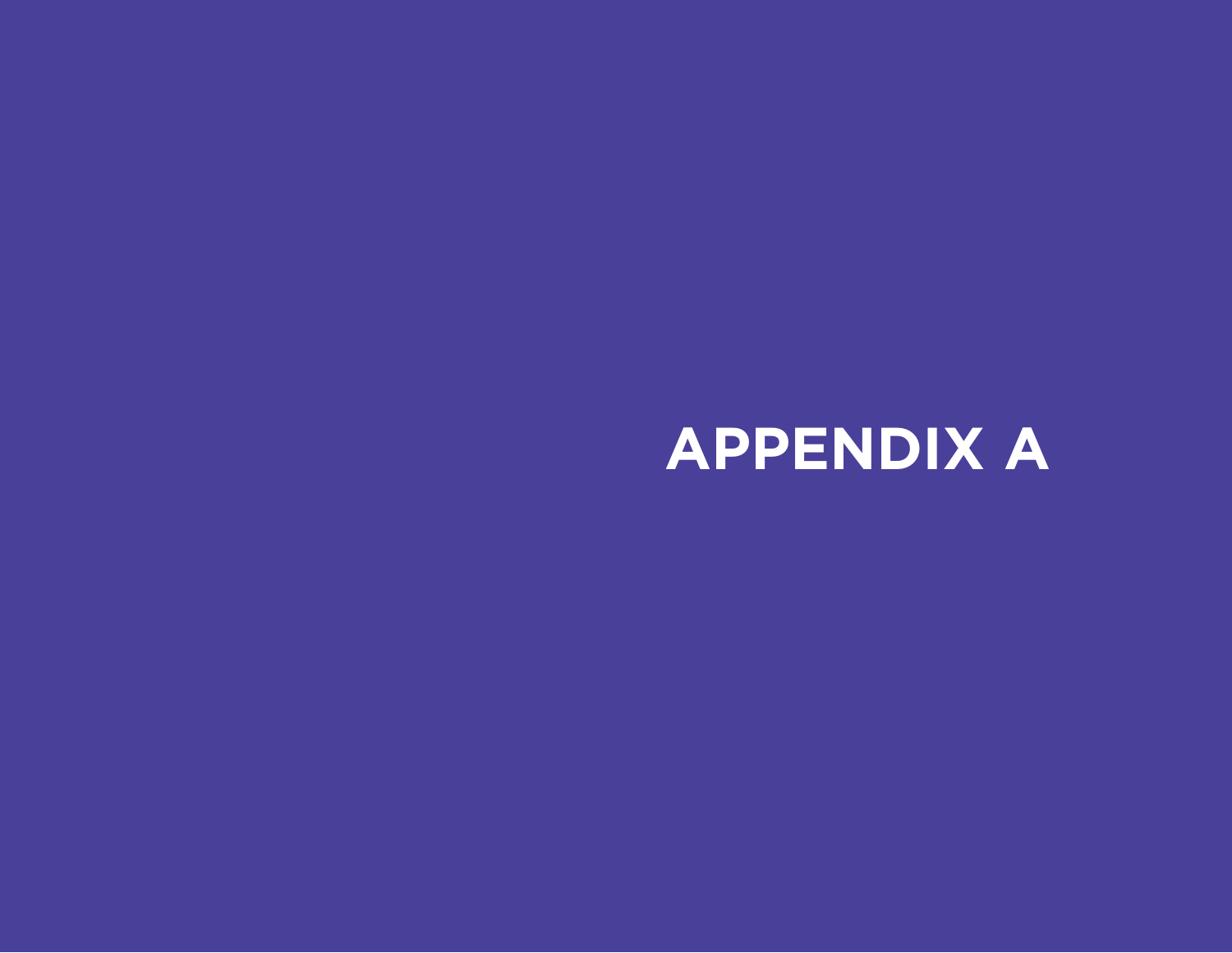## **MADISON IN MOTION 1-5 YEAR PRIORITY RECOMMENDATIONS (2-28-17)**

| <b>CATEGORY EQUITY</b> |        | <b>RECOMMENDATION</b>                                                                                                                                                                                                                                                                                                                                                                                                                                                                                                                                                                                                                 |
|------------------------|--------|---------------------------------------------------------------------------------------------------------------------------------------------------------------------------------------------------------------------------------------------------------------------------------------------------------------------------------------------------------------------------------------------------------------------------------------------------------------------------------------------------------------------------------------------------------------------------------------------------------------------------------------|
| <b>TRANSIT</b>         |        | <b>Bus Rapid Transit</b><br>The City of Madison, Dane County, the Wisconsin Department of Transportation, Madison Area Transportation<br>Planning Board (MPO), the University of Wisconsin, and other local units of government and agencies (including<br>those communities that currently contract for Metro Transit services, such as Fitchburg, Middleton, Verona,<br>Shorewood Hills and the Town of Madison) should work cooperatively to take all necessary steps toward Bus Rapid<br>Transit (BRT) project development and service implementation, in accordance with all applicable local, state and<br>federal regulations. |
| <b>TRANSIT</b>         |        | <b>Route Restructure</b><br>As a component of detailed BRT planning and project development, Metro Transit should undertake a route<br>restructure planning process, to evaluate a variety of ways to provide different transit services, such as improving<br>overall system performance, improving travel times, and/or reducing transfers. Potential improvements could include<br>layered local and express service, feeder routes to support BRT, and park and ride facility expansion.                                                                                                                                          |
| <b>TRANSIT</b>         | Equity | <b>Transit Pass Accessibility</b><br>Expand availability of 10 ride cards and transit passes to low income riders by installing transit pass vending kiosks<br>at transfer points, public buildings and undeserved areas. Expand the availability of the low-income transit pass<br>program to all eligible persons, coordinating closely with existing human service providers.                                                                                                                                                                                                                                                      |
| <b>TRANSIT</b>         |        | <b>First Mile/Last Mile</b><br>Create a planning process to evaluate a variety of "First-Mile/Last Mile" transportation facilities and services, as a way<br>to boost transit system use by enhancing convenience and service.                                                                                                                                                                                                                                                                                                                                                                                                        |
| <b>TRANSIT</b>         |        | <b>Transit Financing</b><br>Create a process that evaluates opportunities to institute a new regional transportation or transit governance entity,<br>as a mechanism to finance and manage public transit services in the Madison metropolitan area and Dane County.                                                                                                                                                                                                                                                                                                                                                                  |
| <b>TRANSIT</b>         |        | <b>Transit Facilities</b><br>Secure funding for additional Metro storage and maintenance capacity (i.e., new maintenance facility), in order to<br>accommodate additional transit vehicles needed to meet existing service demands and potential service expansion.<br>Evaluate the potential to include such a facility as a component of a start-up Bus Rapid Transit project and federal<br>funding application.                                                                                                                                                                                                                   |
| <b>TRANSIT</b>         |        | <b>Park and Ride</b><br>Develop a parking/park-and-ride management and financial plan as a means to help improve the viability and<br>effectiveness of public transit services in the City. Study the potential for new park and ride facilities supported<br>by direct service to major employment centers, specifically investigating the donated/leased space model used by<br>several transit agencies. Investigate opportunities to partner with other agencies (Dane County, WisDOT, and/or<br>other Dane County communities) to implement and/or operate park-and-ride facilities.                                             |
| <b>TRANSIT</b>         |        | <b>Intercity Bus Terminal</b><br>Work with the City of Madison Planning Division, Traffic Engineering Division, Metro Transit, and the University of<br>Wisconsin-Madison, and others to locate a site for a new intercity bus terminal. The new bus terminal should be in<br>a location that is easily serviceable by transit without adding new routes. Evaluate opportunities to integrate Metro<br>Transit connections and mixed-use development into the terminal facility.                                                                                                                                                      |
| <b>TRANSIT</b>         | Equity | <b>Flexible Transit</b><br>Evaluate potential for point-deviation transit systems, similar to the YWCA van system or Transportation Network<br>Companies (TNCs), especially to serve lower income neighborhoods and employment nodes not well-served by<br>current Metro service (where traditional fixed route transit service provides lengthy travel times or requires transfers).<br>Evaluate a range of on-demand transit services for certain areas and last mile connections, including the use of a<br>variety of vehicle sizes and route structures.                                                                         |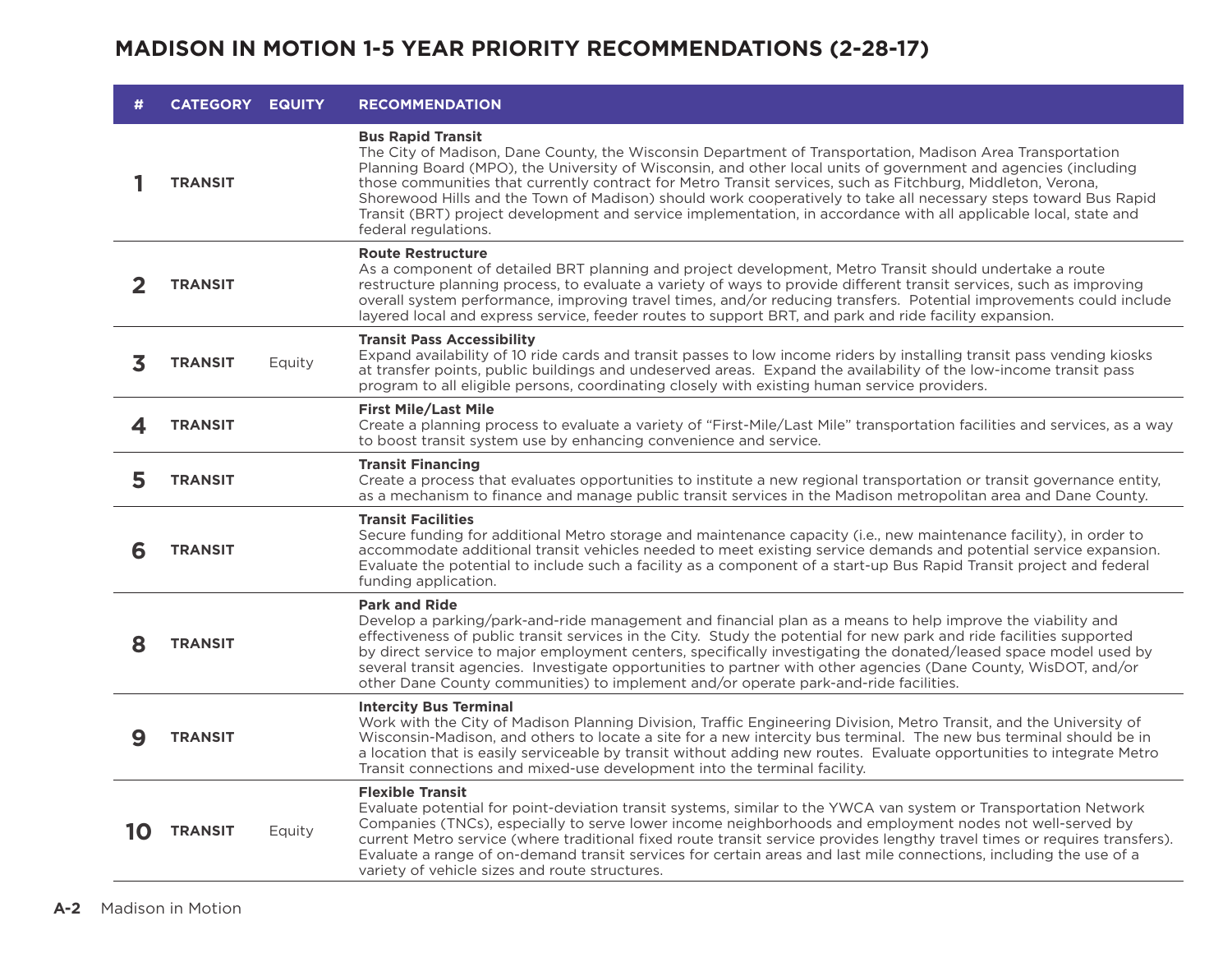| <b>LEAD AGENCY</b> | SUPPORTING TRACKING<br><b>AGENCIES</b><br><b>COMMITTEE</b> | <b>MEASUREMENT</b>                                                                         | <b>IMPLEMENTATION TIMEFRAME</b> |
|--------------------|------------------------------------------------------------|--------------------------------------------------------------------------------------------|---------------------------------|
| Planning           | Metro,<br>Engineering,<br>TE, MPO                          | BRT operational or funding committed                                                       | 1-2 Years<br>$(2018 - 2019)$    |
| Metro              | MPO,<br>Planning                                           | development and analysis of alternative route<br>structure                                 | 1-2 Years<br>$(2018 - 2019)$    |
| Metro<br>Council   | CD                                                         | Number of new passes available and locations<br>where they are obtainable                  | 1-2 Years<br>$(2018 - 2019)$    |
| MPO, Planning      | Metro                                                      | development of first mile/last mile strategy<br>guide                                      | 1-2 Years<br>$(2018 - 2019)$    |
| Mayor              | Planning,<br>Metro, MPO                                    | Draft funding strategy recommendation                                                      | 1-2 Years<br>$(2018 - 2019)$    |
| Mayor, Metro       | MPO, CD                                                    |                                                                                            | 1-2 Years<br>$(2018 - 2019)$    |
| Planning           | Metro,<br>Parking<br>Utility, Real<br>Estate               | Pilot park and ride established                                                            | 3-5 Years<br>$(2020 - 2022)$    |
| Planning           | Metro, TE                                                  | Examine potential sites within walking distance<br>of central spine of proposed BRT system | 3-5 Years<br>$(2020 - 2022)$    |
| MPO, Metro         | Planning                                                   | coordinate with metro for joint study                                                      | 3-5 Years<br>$(2020 - 2022)$    |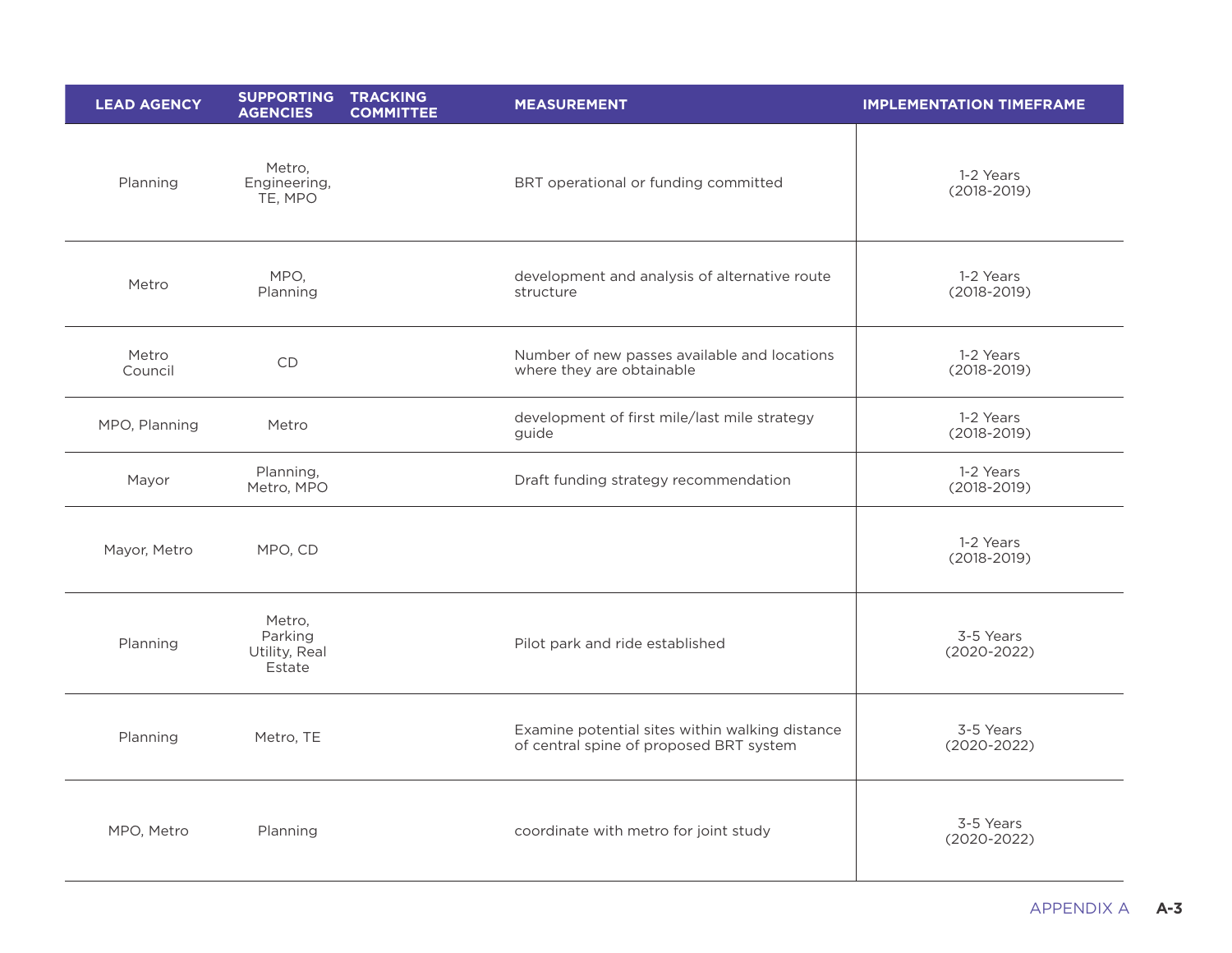|    | <b>CATEGORY</b>   | <b>EQUITY</b> | <b>RECOMMENDATION</b>                                                                                                                                                                                                                                                                                                                                                                                                                                                                                                                                                                                                            |
|----|-------------------|---------------|----------------------------------------------------------------------------------------------------------------------------------------------------------------------------------------------------------------------------------------------------------------------------------------------------------------------------------------------------------------------------------------------------------------------------------------------------------------------------------------------------------------------------------------------------------------------------------------------------------------------------------|
| 11 | <b>TDM</b>        |               | <b>Transportation Management Association</b><br>Develop a prototype Transportation Management Association (TMA) in the City of Madison, at an appropriate area<br>of the City (such as downtown Madison, the Capitol East District or UW Research Park), as a mechanism to organize<br>individual employers and administer TDM initiatives.                                                                                                                                                                                                                                                                                      |
| 12 | <b>TDM</b>        |               | <b>Transportation Demand Management Measure Evaluation</b><br>Evaluate employer-based TDM measures in order to increase the use of alternatives to the single-occupancy<br>vehicle and to reduce the need for parking. Research TDM requirements in zoning ordinances across the US and<br>recommend approaches to the ZTAST Staff Team for incorporation in our zoning code.                                                                                                                                                                                                                                                    |
| 13 | <b>BIKE</b>       |               | <b>Winter Biking</b><br>Improve winter bicycle maintenance policies, reviewing winter biking routes, facilities plowing, and parking on<br>streets with bike routes and bike lanes. Study winter maintenance practices to ensure the most appropriate facility<br>is developed in new areas, balancing cost, usage characteristics, and winter/summer use patterns. Consider making<br>winter bike facility maintenance a line item in responsible departmental budgets to ensure adequate capital and<br>operational funding is provided to clear facilities, and is sufficient to deliver the desired standard of maintenance. |
| 14 | <b>BIKE</b>       |               | <b>Wayfinding System</b><br>Implement bike route wayfinding for cyclists by adopting the Bicycle Wayfinding Design Guidelines for Dane County<br>(2016), and provide appropriate funding for its implementation. The City should continue to work with the Madison<br>Area Transportation Planning Board (MPO) and Dane County to implement a bicycle wayfinding system that is<br>consistent on bikeways throughout the county, with special priority given to bikeways that have been identified as<br>primary routes. Improve and/or simplify bicycle signage.                                                                |
| 15 | <b>BIKE</b>       |               | <b>Low Street Bike Network Map</b><br>Conduct a bicycle system route evaluation and create a map that identifies the current low-stress bicycle network<br>(i.e., multiuse paths, protected bike lanes, low-traffic local streets, etc.), in order to help identify gaps in the<br>continuity of the low-stress network and/or other problem areas.                                                                                                                                                                                                                                                                              |
| 16 | <b>BIKE</b>       |               | <b>Bike Facility Audits</b><br>Conduct a bikeway facility audit for the City, to help identify implementation priorities for the bicycle route network.<br>A bicycle system audit can improve safety, comfort and ease of system navigation for cyclists. The audit can also<br>identify locations that may be improved with such facility treatments as improving striping and painting, improved<br>wayfinding and signage, modified roadway intersections, enhanced signalization and protected bike facilities.                                                                                                              |
|    | <b>PEDESTRIAN</b> |               | <b>Tier 1 Streets for sidewalk additions</b><br>Prioritize Tier 1 Streets for sidewalk additions without street reconstruction. Compare pavement condition data<br>to identify high-need streets that are unlikely to be reconstructed soon. These pedestrian corridors may be<br>appropriate for sidewalk installation prior to street reconstruction.                                                                                                                                                                                                                                                                          |
| 18 | <b>PEDESTRIAN</b> |               | <b>Pedestrian System Plan</b><br>Maintain, update and implement a Pedestrian System Plan to identify and prioritize sidewalk needs (e.g. pedestrian<br>ramps, crosswalk enhancements, streetscape enhancements, sidewalk expansions, etc.).                                                                                                                                                                                                                                                                                                                                                                                      |
| 19 | <b>PEDESTRIAN</b> |               | <b>Shared Streets</b><br>Pilot "shared streets" in locations with narrow roadways, high commercial activity, high pedestrian volume, and<br>low vehicle volumes, to try out the appropriate paving treatment, programming, design features, regulations,<br>and locations; assess the outcome (for possible expansion of a shared streets program) and explore alternative<br>mechanisms to finance the program.                                                                                                                                                                                                                 |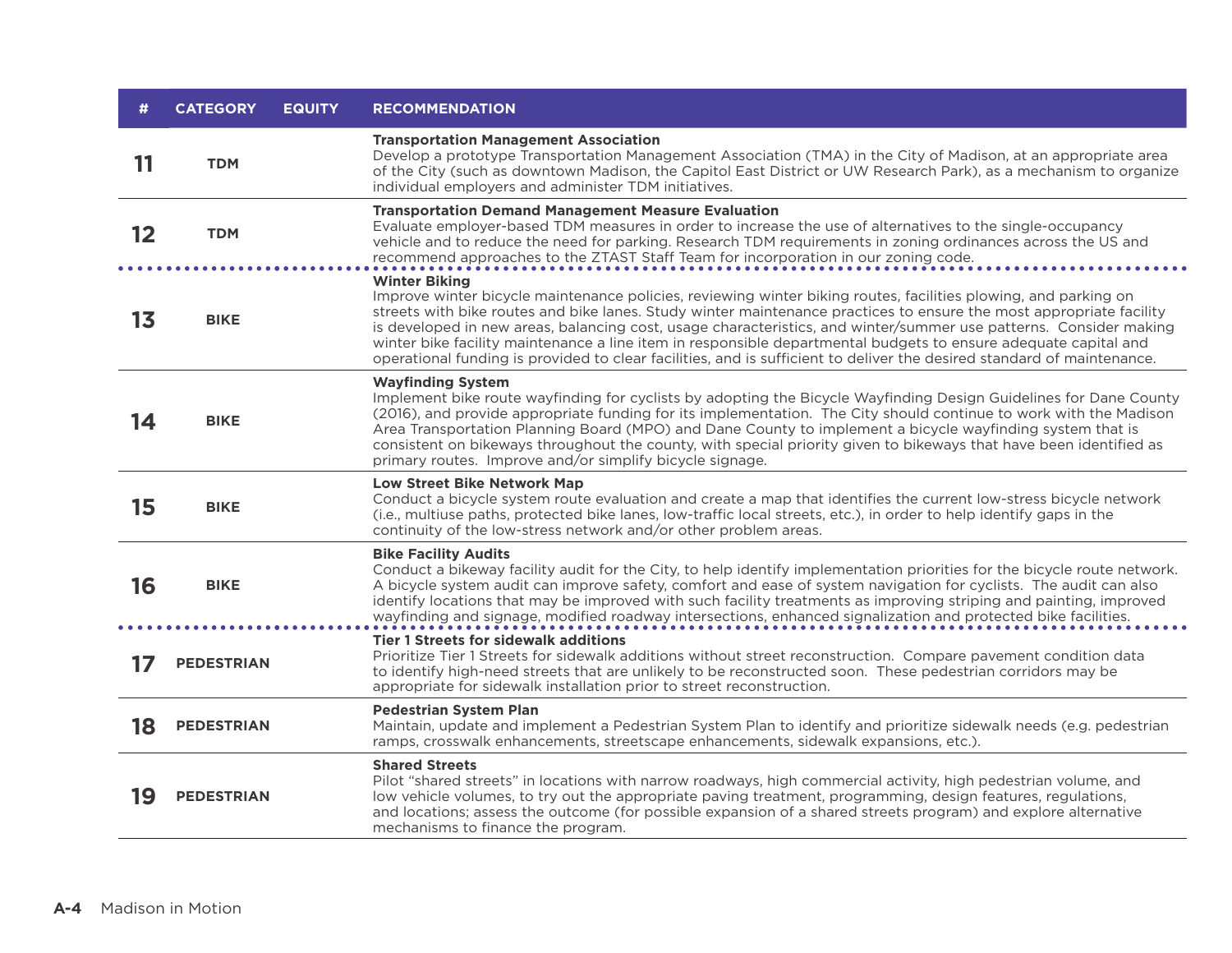| <b>LEAD AGENCY</b>              | SUPPORTING TRACKING<br><b>AGENCIES</b><br><b>COMMITTEE</b> | <b>MEASUREMENT</b>                                                                                                                   | <b>IMPLEMENTATION TIMEFRAME</b> |
|---------------------------------|------------------------------------------------------------|--------------------------------------------------------------------------------------------------------------------------------------|---------------------------------|
| MPO, Planning                   | Metro                                                      | Establishment of Pilot TMA, number of<br>employees eligible                                                                          | 1-2 Years<br>$(2018 - 2019)$    |
| Planning                        | TE, MPO                                                    |                                                                                                                                      | 1-2 Years<br>$(2018 - 2019)$    |
| Planning, TE, Streets,<br>Parks |                                                            | Shift winter bike facility maintenance to a<br>separate line items in department budgets.<br>Study use patterns and costs.           | 1-2 Years<br>$(2018 - 2019)$    |
| TE.                             | <b>MPO</b>                                                 | # of wayfinding signs posted                                                                                                         | 1-2 Years<br>$(2018 - 2019)$    |
| TE.                             | Planning,<br><b>MPO</b>                                    |                                                                                                                                      | 1-2 Years<br>$(2018 - 2019)$    |
| TE                              | Planning                                                   | Complete a pilot evaluation of a primary<br>facility in the central area and recommend<br>improvements for consideration in BIKE TIP | 3-5 Years<br>$(2020 - 2022)$    |
| Engineering                     | TE, Planning                                               | Establish recommended schedule for Tier 1<br>sidewalk installation                                                                   | 1-2 Years<br>$(2018 - 2019)$    |
| Engineering                     | Planning, TE                                               |                                                                                                                                      | 3-5 Years<br>$(2020 - 2022)$    |
| Planning                        | TE,<br>Engineering                                         | Identify potential shared street locations and<br>construct a pilot street                                                           | 3-5 Years<br>$(2020 - 2022)$    |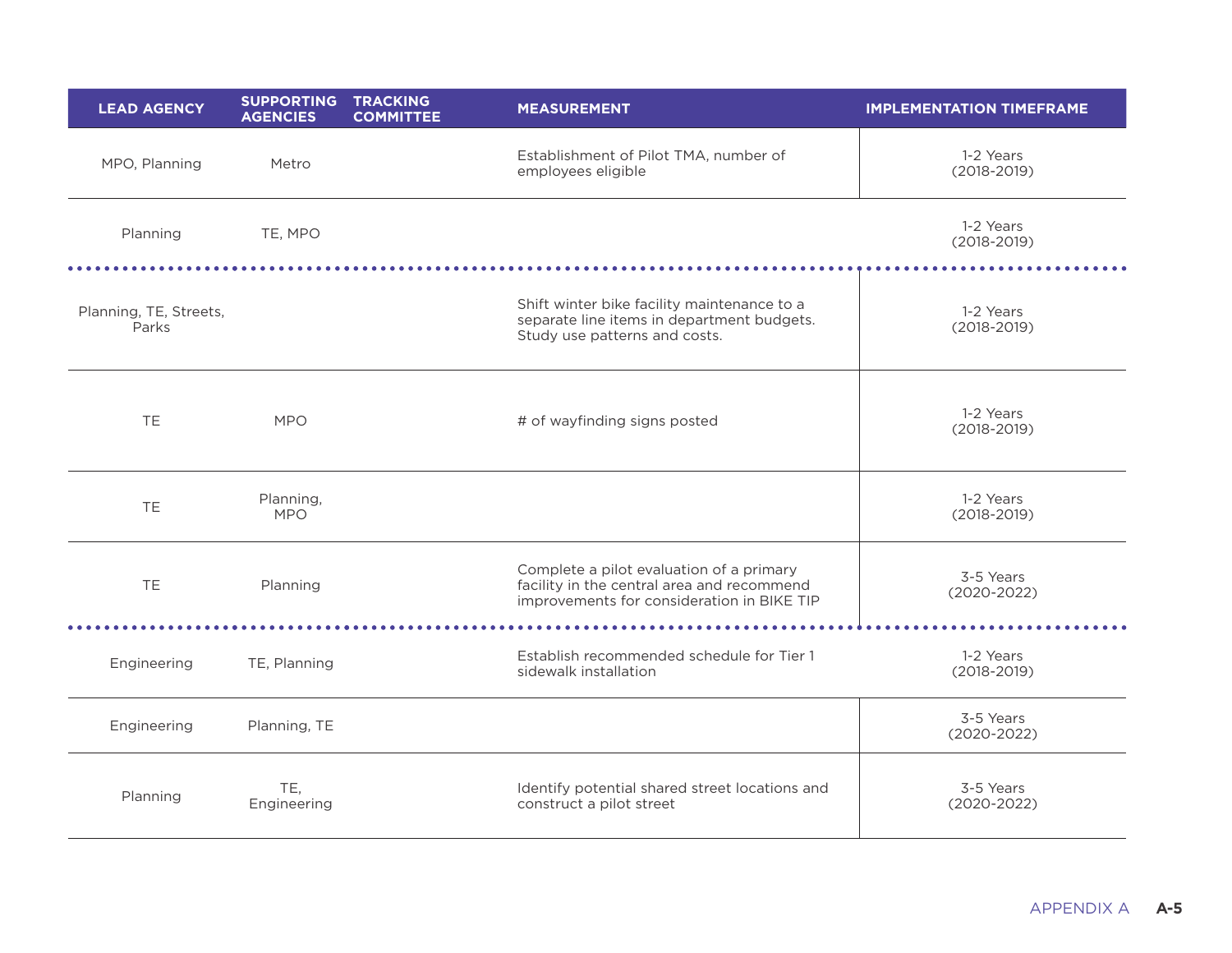|    | <b>CATEGORY</b>   | <b>EQUITY</b> | <b>RECOMMENDATION</b>                                                                                                                                                                                                                                                                                                                                                                                                                                                                                                                                                                                                                                                                                                                                                                                                                                                                                                                                                                                                                                                                                                                                                                                                                                                                                                                                                                                                                                                                                                                                                                     |
|----|-------------------|---------------|-------------------------------------------------------------------------------------------------------------------------------------------------------------------------------------------------------------------------------------------------------------------------------------------------------------------------------------------------------------------------------------------------------------------------------------------------------------------------------------------------------------------------------------------------------------------------------------------------------------------------------------------------------------------------------------------------------------------------------------------------------------------------------------------------------------------------------------------------------------------------------------------------------------------------------------------------------------------------------------------------------------------------------------------------------------------------------------------------------------------------------------------------------------------------------------------------------------------------------------------------------------------------------------------------------------------------------------------------------------------------------------------------------------------------------------------------------------------------------------------------------------------------------------------------------------------------------------------|
| 20 | <b>LAND USE</b>   |               | <b>Activity Center Planning</b><br>Prepare individual Activity Center Plans, working proactively with neighborhood groups and other area stakeholders<br>(with priority placed on locations identified in the Comprehensive Plan process)                                                                                                                                                                                                                                                                                                                                                                                                                                                                                                                                                                                                                                                                                                                                                                                                                                                                                                                                                                                                                                                                                                                                                                                                                                                                                                                                                 |
| 21 | <b>LAND USE</b>   | Equity        | <b>Affordable Housing and Transit</b><br>Integrate affordable housing planning with transit planning, transit-oriented development planning, and Activity<br>Center planning.                                                                                                                                                                                                                                                                                                                                                                                                                                                                                                                                                                                                                                                                                                                                                                                                                                                                                                                                                                                                                                                                                                                                                                                                                                                                                                                                                                                                             |
| 22 | <b>LAND USE</b>   |               | <b>Comprehensive Plan</b><br>Update and implement the City of Madison Comprehensive Plan Transportation Goals, Objectives and Policies though<br>the implementation of a variety of state, regional and local planning, project development and implementation<br>processes.                                                                                                                                                                                                                                                                                                                                                                                                                                                                                                                                                                                                                                                                                                                                                                                                                                                                                                                                                                                                                                                                                                                                                                                                                                                                                                              |
| 23 | <b>LAND USE</b>   |               | <b>BRT Corridor and Station Planning</b><br>Require, as appropriate, that a variety of Bus Rapid Transit infrastructure or other system accommodations be<br>dedicated by developments located along designated BRT corridors or adjacent to BRT station areas, in conjunction<br>with applicable regulations and/or zoning required for development approval.                                                                                                                                                                                                                                                                                                                                                                                                                                                                                                                                                                                                                                                                                                                                                                                                                                                                                                                                                                                                                                                                                                                                                                                                                            |
| 24 | <b>LAND USE</b>   |               | <b>Land Banking</b><br>Evaluate expanding land banking funds for areas surrounding key transit nodes, transit corridors and existing/future<br>Activity Centers.                                                                                                                                                                                                                                                                                                                                                                                                                                                                                                                                                                                                                                                                                                                                                                                                                                                                                                                                                                                                                                                                                                                                                                                                                                                                                                                                                                                                                          |
| 25 | <b>TECHNOLOGY</b> |               | <b>Technology Staff Team</b><br>Create a City of Madison interdisciplinary staff team to focus on integrating emerging transportation-oriented<br>technologies and services with regional economic development goals. Consider creating private sector partnerships<br>in the evaluation of new transportation technologies.                                                                                                                                                                                                                                                                                                                                                                                                                                                                                                                                                                                                                                                                                                                                                                                                                                                                                                                                                                                                                                                                                                                                                                                                                                                              |
| 26 | <b>TECHNOLOGY</b> |               | <b>Intelligent Transportation Systems</b><br>Implement the recommendations of the Regional Intelligent Transportation Systems (ITS) Plan for the Madison<br>Metropolitan Area (January 2016). Recommendations of the ITS Plan will be incorporated into the Madison in<br>Motion. However, with the rapid evolution of new transportation technologies, especially with the recent advances<br>in autonomous vehicles, connected vehicles and electric vehicles, it is in the City's best interest to indentify and<br>implement pilot projects on these new technologies when possible, to better position the City to make use of next-<br>generation transportation systems and to promote mobility, public health and safety, economic growth, equity, and a<br>clean environment.                                                                                                                                                                                                                                                                                                                                                                                                                                                                                                                                                                                                                                                                                                                                                                                                    |
|    | <b>EVALUATION</b> |               | <b>Performance Monitoring</b><br>The City of Madison should work with local and regional partners (including the Madison Area Transportation<br>Planning Board, Wisconsin Department of Transportation and other area jurisdictions) to develop and maintain a<br>transportation system performance measurement and monitoring program, to monitor transportation mode share<br>changes over time. The performance measurement program should establish a base year 2016 dataset, utilizing the<br>National Household Transportation Survey (NHTS) and providing necessary resources to increase the sample size<br>(to ensure statistical validity) and to also allow for geographic targeting of data collection within certain locations of<br>the City (to ensure that economically disadvantaged or other potentially underserved populations are reached). The<br>City should also enhance its current data collection program to collect transportation system user volumes at specific<br>locations throughout the City, including motor vehicle counts, transit user counts, as well as bicycle and pedestrian<br>counts, and monitor changes over time. In addition, the City should continue to develop and refine new performance<br>measures over time (as well as consider evolving measures), as new data sources and data collection techniques<br>become available and reliable. Special emphasis should be given to performance measures that are specifically<br>tailored to individual transportation modes, demographic groups and geographic locations in the City. |